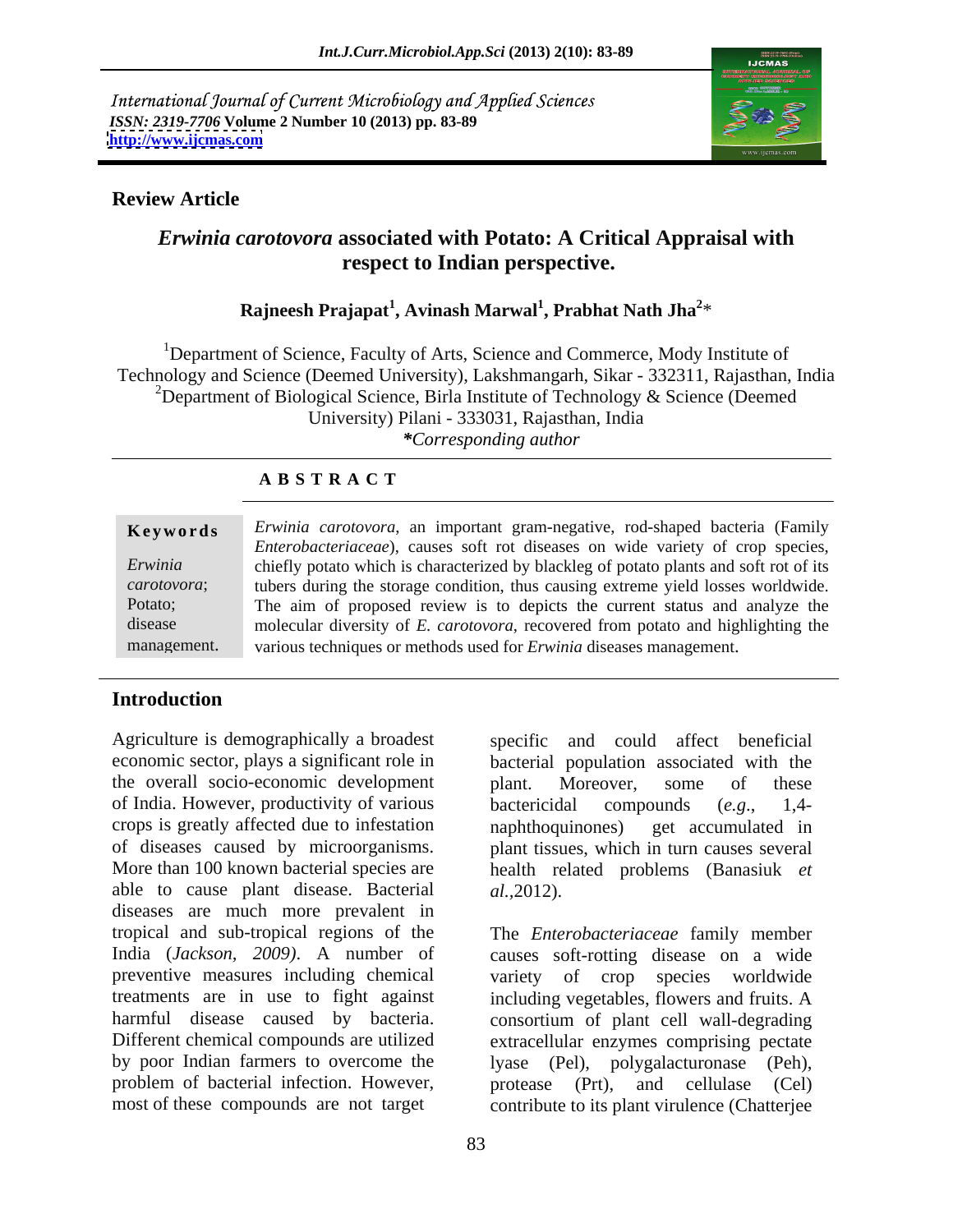*et al.,* 1995). Among them, extracellular **Figure.1** [a] Black leg symptom caused by

# *Erwinia carotovora***: Transmission and**

*bacteriaceae*), is a rod shaped gram negative phytopathogenic bacterium, and productivity of plants (Rogers, 1959). The bacterium causes soft-rot diseases in a variety of plant species including carrots, potatoes, cucumbers, onions, tomatoes, lettuce, mustard and ornamental plants like iris. Transmission of *E. carotovora* occur either through plant to plant or insect to plant. *E. carotovora* causes cell death through plant cell wall destruction by creating an osmotically fragile cell. Yield losses up to 98.8% have been experienced under artificial epiphytotics (Thinda and Payakab, 1985). The commercially important soft rot *Erwinias* are *Erwinia carotovora* subsp. *atroseptica* (*Eca*), which cause diseases of potato and other (Czajkowski *et al.,* 2009; Rahmanifar *et* 

*E. carotovora* is non-sporeforming and world food crops (FAOSTAT, 2010) and peritrichously flagellated. It is a facultative also one of the important food crops in anaerobe, catalase negative and oxidase India. The potato crop is generally positive (Harris *et al.,*1998). Direct and harvested during February and March in indirect crop losses due to these pathogens most regions of India. This is a time when are considerable, especially in certain temperature starts increasing between production areas (Perombelon and 30°C and 40°C in the month of June

vegetable listed among the five principal

pectinases, including Pel and Peh, play a *Erwinia carotovora* infection, [b] *Erwinia*  crucial role in tissue maceration and cell *carotovora* subsp. *atroseptica* - Black Leg death (Favey *et al.,* 1992). (Soft Rot) of Potato, [c] Lesions associated **Yield losses** *atroseptica*, or *Erwinia carotovora* pv. with lenticels on a potato tuber caused either by *Erwinia carotovora* pv. *carotvora*.



Kelman, 1998). followed by rains in July and August. *E. carotovora* **associated with potato** Potato (*Solanum tuberosum*) is the around 2.42% of agriculture GDP from Potato in India is cultivated in approx 18- 19 lakh hectare which is around 1.25% of total cultivated area in India. It contributed 1.25% cultivated area (SFAC, 2012).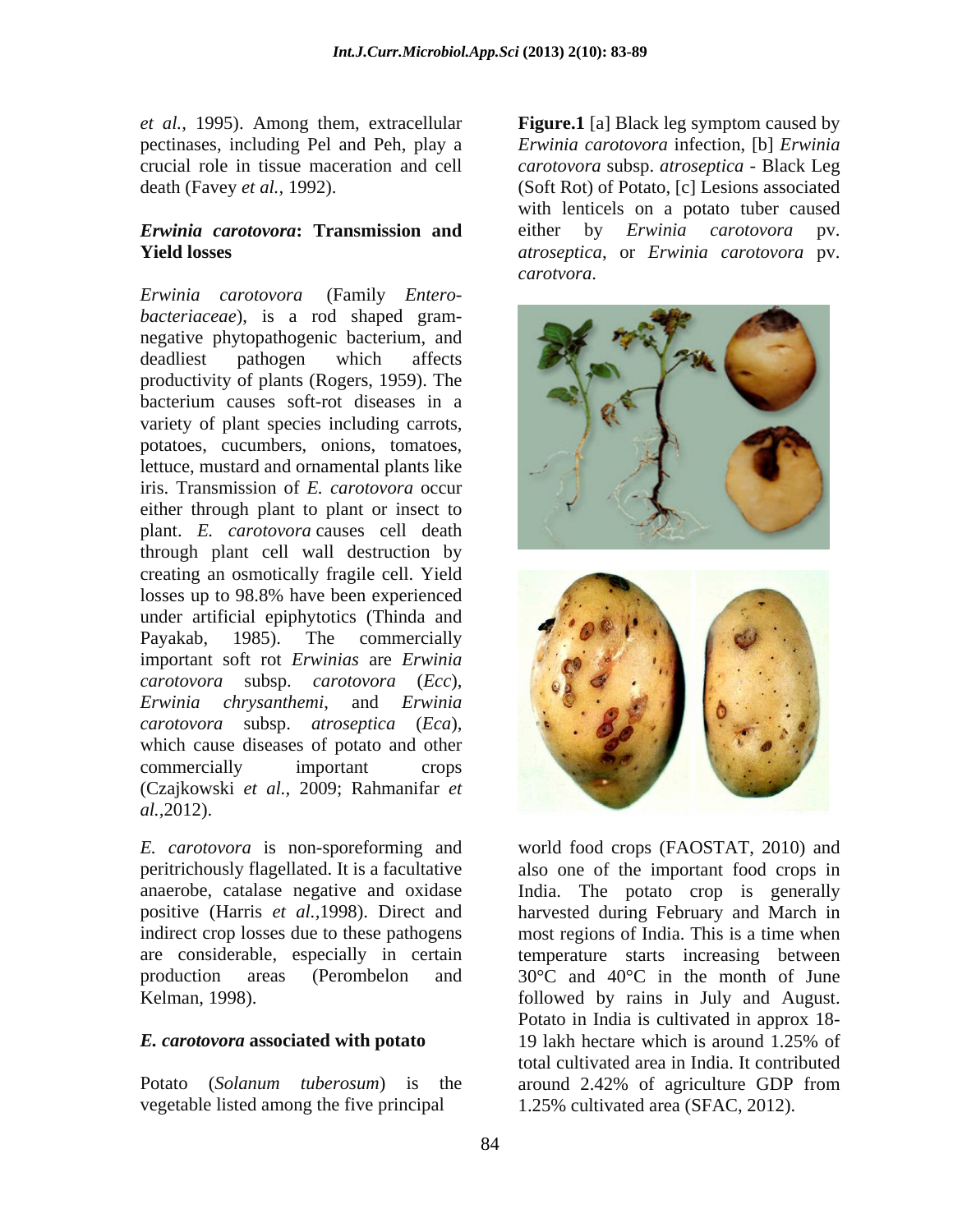High humidity and temperatures around 30°C favor development of *E. carotovora* monoclonal antibodies (MAbs) against infection therefore the climatic conditions *Eca* have been produced. ELISA-DAS are suitable for this pathogen (Colther *et*  using MAb 4G4 with an enrichment step *al.,*1983). Disease symptoms observed both outside and inside the tuber. The infected tubers and plants (Gorris *et al.,* potato skin look water-soaked and dark 1994). The relative specificity, sensitivity blister forms. The bacteria enter through a of recently developed microbiological, weak point in the skin and rots out the immunological and molecular methods to center of the potato (Fig. 1). Screening of detect and quantify tuber contamination the isolates for antagonistic activity against *E. carotovora subsp. atroseptica* revealed that 38% of the endophytes al., 1998). PrtW gene provides protease protected tissue culture plants from activity for the normal progression of blackleg disease (Reiter *et al*., 2002).

*ubiquitin7*, or *ubi7*) in tubers (Garbarino by *Erwinia* resistance genes linked to genes encoding a type III secretion system the *ubi7* gene's promoter (*Wood, 1998).* A simultaneous detection and quantification *al.*, 2004). of the potato pathogen *E. carotovora* was first for any bacterial plant pathogen to incorporate DNA extraction control measurements in polypectate medium

A PCR-RFLP test based on a pectate-lyase *E. carotovora* that required complete DNA also been utilized for identifying the

gene encodes pectate lyase B, one of three<br>Genes that confer soft rot resistance in pectate lyases identified in *Erwinia* potato have been identified (gene *carotovora* EC. *Pel*B (*Pel*2) and *Pel*C and Belknap, 2002), other crops might be pectate lyases responsible for plant tissue also benefited from protection obtainable maceration (Perombelon, 2002). The *hrp*  PCR-based method was developed for the virulence (De Boer, 2003; Mee-Ngan *et*  extraction (Helias *et al.,* 1998). Seven also efficiently detected *Eca* in naturally were discussed in relation to the testing of commercial seed stock. (Perombelon *et al.,* 1998). *Prt*W gene provides protease disease symptoms caused by this bacterium (Marits *et al.,* 2002). The *pel*B gene encodes pectate lyase B, one of three pectate lyases identified in *Erwinia*  (*Pel*3) of *Ecc* are considered as the main genes encoding a type III secretion system have been considered essential for *al.,* 2004).

subsp. *atroseptica* (*Eca*) on potato tubers. A PCR-based kit, Probelia<sup>1M</sup>, for the This was the first quantitative PCR-based detection of *Eca* on potatoes was detection method described for *Eca* and evaluated. The kit was based on DNA- (Hyman *et al.,* 2000). Primers ECA1f and a peroxidase-labelled DNA probe in a ECA2r specifically amplified a 690-bp microplate (Frechon *et al.,* 1998; Darrasse DNA fragment of all Eca (De Boer and *et al.,*1994). The sensitivity of the PCR for Ward, 1995). Automated conductance a direct detection of *Eca* in crude peel were used for the detection of pathogenic inhibition of PCR amplification by potato soft rot *Erwinia* spp. in potato peel tuber-derived compounds (Fraaije *et al.,* extracts (Fraaije *et al.,* 1997). 2008). The 16S-23S rRNA intergenic **Analysis of** *E. carotovora* **infection** identification the soft rot *Erwinias*. The encoding gene permitted the detection of *et al.,* 2001). Serological techniques are  $TM$  for the , for the specific PCR amplification followed by detection of amplicons by hybridization to extracts was only 107-108 cells/ml, due to transcribed spacer (ITS) was used for ITS was amplified from *Erwinia* and other genera using universal PCR primers (Toth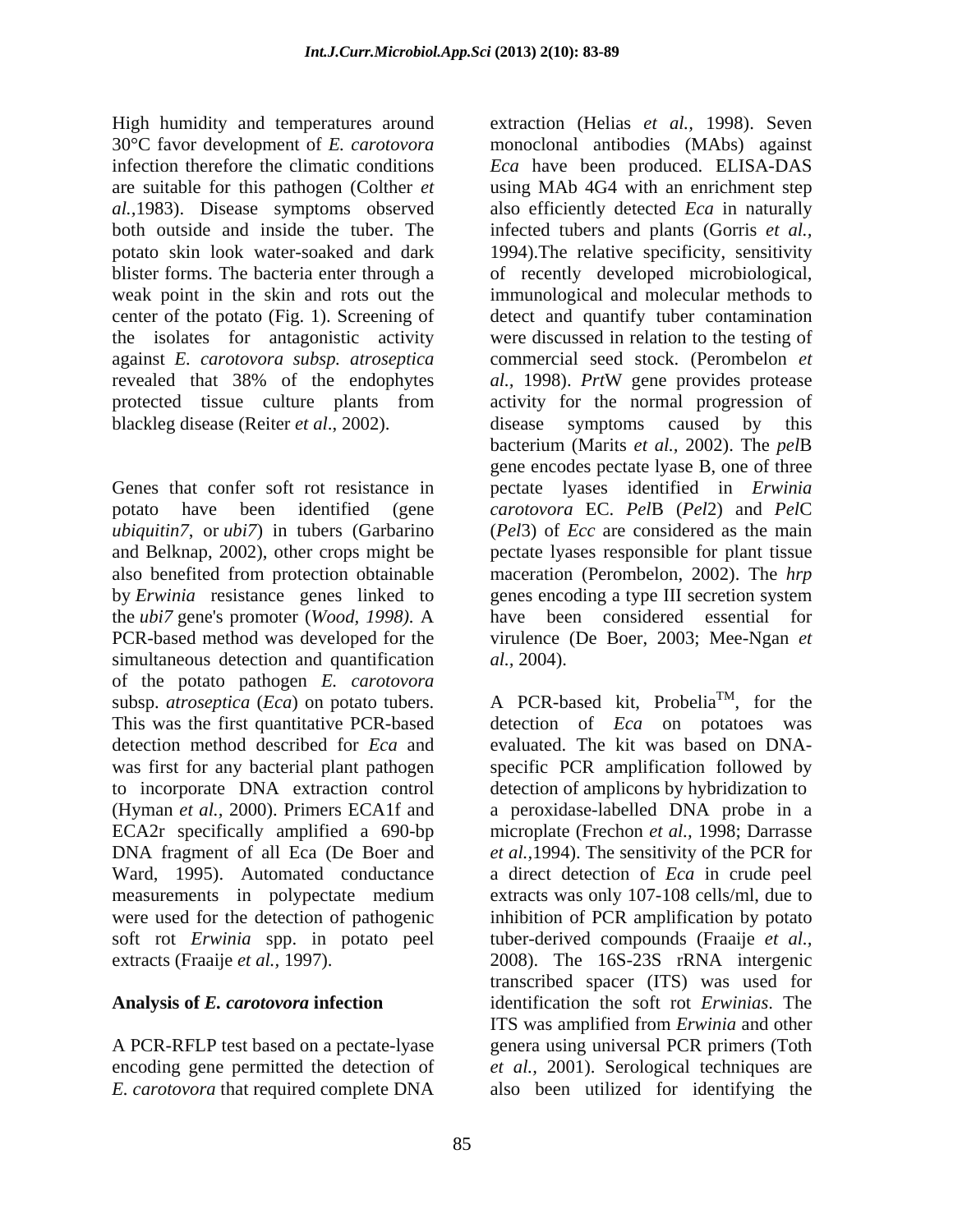perpetuated in the seed, either externally of internally (Prasad and Sinha, 1978). activity against *Eca*, a causal organism of (*Sorghum*), bajra [*Pennisetum typhoides*], and tobacco (Hingorani *et al.*, 1960). and bark extracts of *Acacia arabicae* and

Reports of the *Erwinia* infection received from various states of India viz., Rajasthan, Madhya Pradesh, Uttar Pradesh *caulorapa*), cauliflower (*B. oleracea* var families were tested for host range studied carotovora (Ecc) were extracted from

Virulence depends on the production of an biocontrol agent for potato tubers arsenal of plant cell wall-degrading enzymes (PCDWEs; including pectinases<br>and cellulases) and many of these control. Quorum sensing signalling in 1993) as well as systems that depend on

Blackleg of tubers incidence is closely linked to the level of *Eca* contamination in different conditions (Rangarajan and

pathogen *E. carotovora* (De Boer *et al.*, Chakravarti, 2011). The aqueous extracts 1987). It established that the pathogen of twenty plants were screened by agar The pathogen produced soft rot in potato, soft rot of potato. The strong inhibitory carrot, onion, and also infected jowar effect on *Erwinia* species observed by the *E. carotovora* **research at National** 2008). L-Asparaginase, an enzyme-drug **Status** and the treatment of acute strategy and the treatment of acute strategy and the treatment of acute Chakravarti, 2011). The aqueous extracts of twenty plants were screened by agar diffusion methods for their antibacterial activity against *Eca*, a causal organism of use of leaf extracts of *Camellia sinensis*, and bark extracts of *Acacia arabicae* and *Acacia catechu* (Bhardwaj and Laura, used for the treatment of acute lymphoblastic leukemia was isolated from *E. carotovora* (Jain *et al.,* 2012).

and Haryana (Kaushik *et al.,*1973). Seven nitrogen sources on the fermentative vegetable species *viz.* carrot (*Dacus*  production of the enzyme were studied *carota*), cucumber (*Cucumis sativa*), onion (Maladkar *et al.,* 1993). Nine Phenolic (*Allium cepa*), potato (*Solanum*  acids were identified in the peel and the *tuberosum*), knol khol (*B. oleracea* var pulp of tubers of *Eca* (Kumar *et al*., *botrytis*), tomato *Lycopersicon*  antagonistic bacteria of potato soft rot *esculentum*), belonging to different bacterium *Erwinia carotovora* subsp. of the *E. carotovora* in Kashmir (Bhat *et*  rhizospheres and endophytes of various *al.*, 2010). *Eca* is responsible for 'blackleg' crop plants in the potato farming areas of infections in potato plants. Bangladesh. The findings suggest that The effects of different carbon and 1991).Various Isolates of probable *carotovora* (*Ecc*) were extracted from isolate E-65 could be exploited as a biocontrol agent for potato (Rahman *et al.,* 2012).

and cellulases) and many of these This review appears to be an accurate, virulence determinants, and others, have useful tool, in particular for molecular, been found to be under quorum sensing serological and epidemiological studies. It *Erwinia* uses N-acylhomoserine lactone may further solve the controversial (AHL)-based systems (Pirhonen *et al.,* question of host specificity in *E.*  autoinducer-2 (Coulthurst *et al.,* 2006). disease causing bacteria and economically seed tubers (Hyman *et al.,* 2000). *E.*  Potato associated *E. carotovora* affects *carotovora* which cause stalk rot of corn plant health and physiology in a variety of survived in soil and host tissues under ways that resulted in major economic allows the clear definition of groups that *carotovora*. *E. carotovora* is a soft-rot very harmful pathogen in terms of post harvest losses, and a common cause of decay in stored fruits and vegetables. losses to the potato. The multi-factorial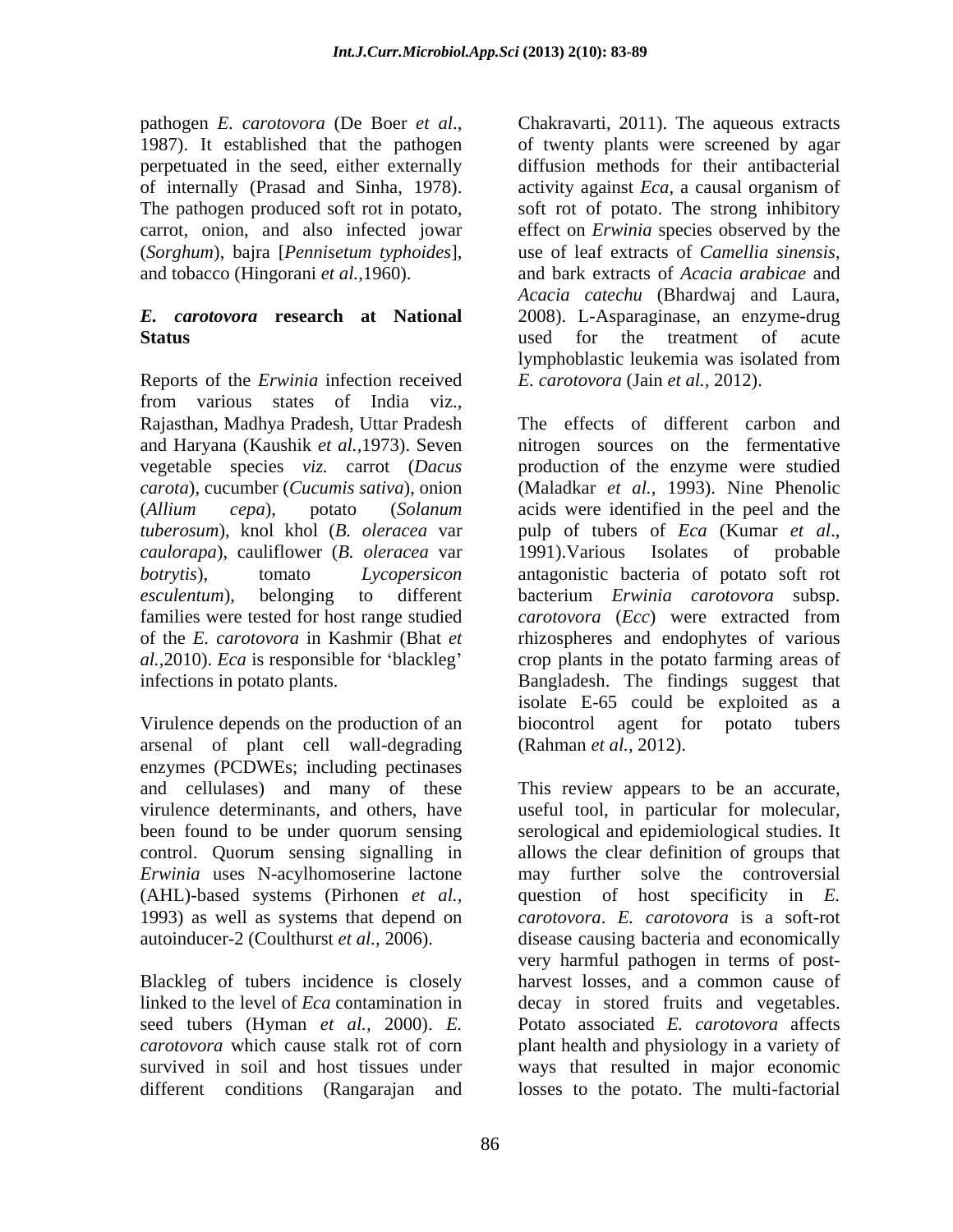nature of biological and chemical control the enterical phytopathogen, *Erwinia* could be used for plant diseases *carotovora*. Mol. Plant Pathol. 7: 31 management through cellular expression 45.

- Banasiuk, R., A. Kawiak and Królicka A. Plant. Pathol. 125: 263-275.<br>2012 *In vitro cultures of carnivorous* Darrasse. A., A. Kotoujansky and 2012. *In vitro* cultures of carnivorous Computational Bio. Bionanotech.
- Bhardwaj, S. K. and Laura J. S. 2008. Pectolytic erwinias as highly Antibacterial activity of some plant extracts against pathogenic bacteria
- Bhat, K. A., N. A. Bhat, S. D. Masoodi, S. A. Mir, M. Y. Zargar and Sheikh P. A. b ed with Pota<br>2010 Studies on status and host range 85: 845-58. 2010.Studies on status and host range of soft rot disease of cabbage (*Brassica oleracea* var *capitata*) in Kashmir valley. J. of Phytol. 2: 55-59.
- Colther, E. J. and Powell V. 1983. Bacteriol. 54: 37-43. Bacteriol. 1987; 63:487-495.
- Chatterjee, A., Y. Cui, Y. Liu, C. K. Dumenyo and Chatterjee A. K. 1995. at: http:<br>Inactivation of rsmA leads to default aspx. Inactivation of *rsmA* leads to pectinases, cellulases, and proteases in *Erwinia carotovora* subsp. *carotovora*  in the absence of the tarvation/cell oxohexanoyl)-L-homoserine lactone. gene. J. Gen. Microbiol. 138: 499-508. Appl. Environ. Microbiol. 61: 1959-
- Coulthurst, S. J., K. S. Lilley and Salmond G. P. C. 2006. Genetic and proteomic analysis of the role of luxS in the

nteric phytopathogen, *Erwinia*  45.

- of biocontrol related genes and secretion Czajkowski, R., G. Grzegorz and Van Der of bioactive metabolites. Wolf J. M. 2009. Distribution of **References** *carotovorum* subsp. carotovorum in Dickeya spp. and *Pectobacterium carotovorum* subsp. carotovorum in naturally infected seed potatoes. Eur. J. Plant. Pathol. 125: 263-275.
	- plants from the *Drosera* and *Dionaea* genus for the production of genomic subtraction of DNA probes biologically active secondary specific for *Erwinia carotovora* subsp. metabolites. J. Biotech, *atroseptica*. Appl. Environ. Microbiol. Darrasse, A., A. Kotoujansky Bertheau Y. 1994. Isolation by specific for *Erwinia carotovora* subsp. 60 :298-306.
	- 93(2): 87-96. De Boer, S. H. 2003. Characterization of pectolytic erwinias as highly sophisticated pathogens of plants. Eur J Plant Pathology. 109: 893-899.
	- *Erwinia carotovora* Subsp. De Boer, S. H. and Ward L. J. 1995. PCR *Carotovora*. Potato Journal. 35: 72-77. Detection of E.<br> **EXECUTE:** Carotovora subsp. *atroseptica* associating the K A N A Rhat S D Masoodi S Detection of *E. carotovora* subsp. *atroseptica* associat ed with Potato Tissue. Phytopathology. 85: 845-58.
	- Physiological and pathological Erwinia carotovora subsp. atroseptica characteristics of *erwinia chrysanthem* isolated from potato tuber*.* J. App. De Boer, S. H., L. Verdonck, H. Vruggink, P. Harju, H. O. Bång and Ley J. D. 1987. Serological and biochemical variation among potato strains of and their taxonomic relationship to other E. carotovora strains. J Appl
		- FAOSTAT, 2010.FAOSTAT. Available <http://faostat.fao.org/site/339/> default .aspx.
	- overproduction of extracellular Favey, S., C. Bourson, Y. Bertheou, A. density-sensing signal, N-(3- sequence analysis of the corresponding Kotoujansky and Boccora M. 1992. Purification of the acidic pectate lyase of Erwinia chrysanthemi 2942 and
	- 1967. J. W. L. Van Vuurde and Van den Fraaije, B. A., M. Appels, S. H. De Boer, Bulk R. W. 1997. Detection of soft rot Erwinia spp. on seed potatoes: conductimetry in comparison with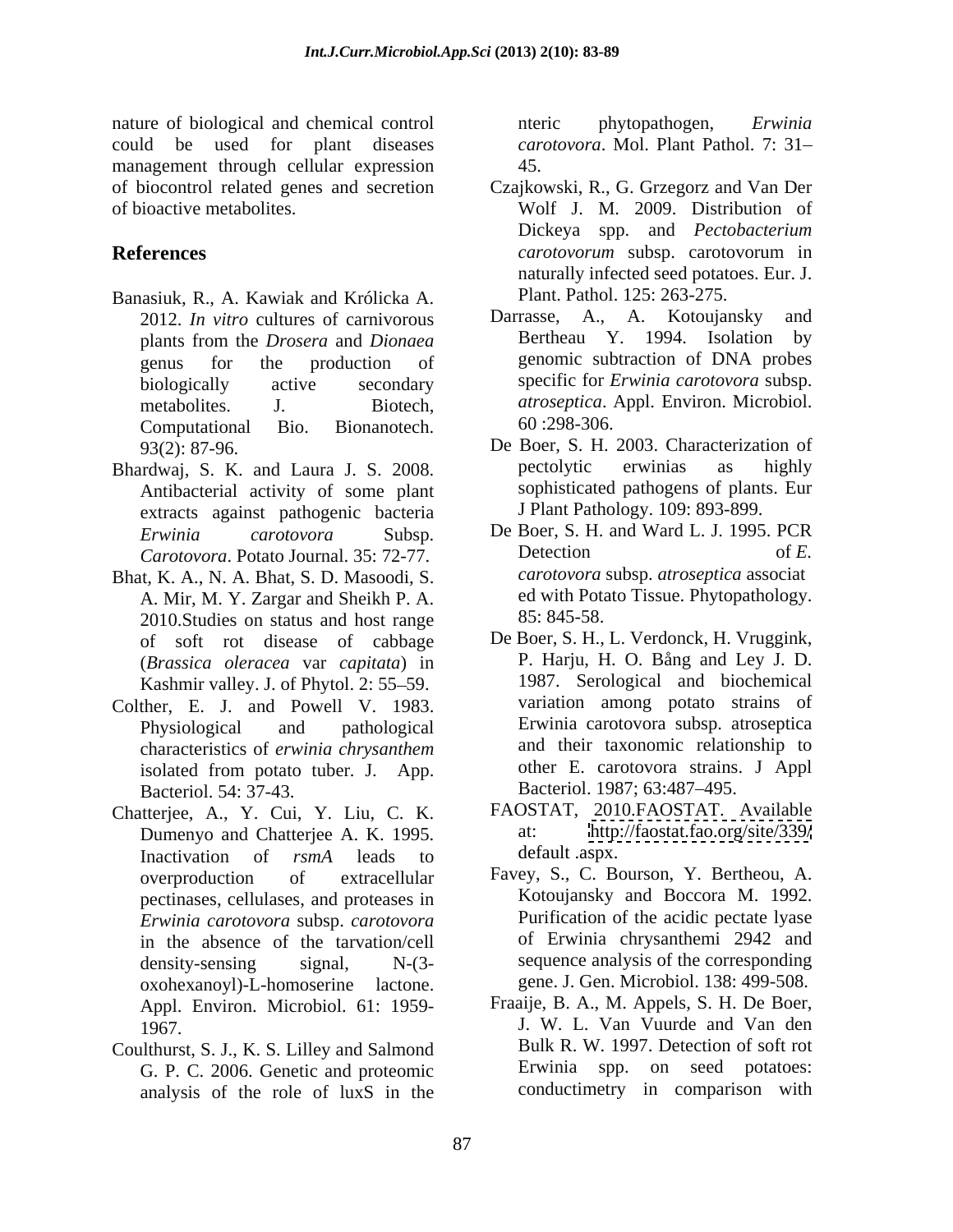- Fraaije, B. A., Y. Birnbaum and VanDen Bulk R.W. 2008. Comparison of
- Frechon, D., P. Exbrayat, V. Helias, L. J. Hyman, B. Jouan, P. Llop, M. M. Lopez, N. Payet M. C. M. Pérombelon, Jackson, R. W. 2009. Plant Pathogenic *carotovora* subsp. *atrosepticaon* potato
- Garbarino, J. E. and Belknap W. R. 2002. Ubiquitin-lytic peptide fusion gene
- Gorris, M. T., B. Alarcon, M. M. Lopez of Monoclonal Antibodies Specific for
- of Erwinia carotovora encodes a LysR homologue and regulates motility and determinants. Mol Microbiol. 28:705-<br>3013-3023.
- Helias, V., A. C. Le Roux, Y. Bertheau, D. 1998. Characterisation of *Erwinia*
- dilution plating, PCR and serological Hingorani, M. K., U. J. Grant and Singh assays. European J. Plant Pathol. N. H. 1960. *Erwinia carotovora* .sp. 103:183-193. *zeae*, a destructive pathogen of Maize of India. Indian Phytopathology. 12: 151-157.
- Methods for Detection of *Erwinia*  Hyman, L. J., P. R. Birch, A. Dellagi, A. *carotovora* ssp. *atroseptica* in Progeny Tubers Derived from Inoculated competitive PCR-based method for the Tubers of Solanum tuberosum L. J. of detection and quantification of *Erwinia* Phytopathol. 144: 551–557. *carotovora* subsp. *atroseptica* on O. Avrova and Toth I. K. 2000. A competitive PCR-based method for the detection and quantification of *Erwinia*  potato tubers. Lett Appl Microbiol. 4:330-5.
- I. K. Toth, *et al*, 1998. Evaluation of a Bacteria: Genomics and Molecular PCR kit for the detection of *Erwinia*  Biology. Caister Academic Press. ISBN 978-1-904455-37-0.
- tubers. Potato Res. 41:163-173. Jain, R., K. U. Zaidi, Y. Verma and constructs, protein products derived there from, and methods of making People's J. Scientific Res. 5(1): 29-35. Saxena P. 2012. L-Asparaginase: A promising enzyme for treatment of acute lymphoblastic leukiemia.
- and using same. Ubi7 promoter patent: Kumar, A., V. S. Pundhir and Gupta K. C. U.S. Patent 414102, S/N 091,482, 611. 1991. The role of phenols in potato and Cambra M. 1994. Characterization *Erwinia carotovora* ssp. Carotovora. tuber resistance against soft rot by *Erwinia carotovora* ssp. *Carotovora*. Potato Res. 34: 9-16.
- *Erwinia carotovora* subsp. *atroseptica* Maladkar, N. K., V. K. Singh and Naik S. and Comparison of serological R. 1993. Fermentative production and methods for its sensitive detection on isolation of L-asparaginase from potato tubers. Appl. Environ. *Erwinia carotovora*, EC-113. Microbiol. 60: 2076-2085. Hindustan. Antibiot. Bull. 35:77-86. isolation of L-asparaginase from *Erwinia carotovora*, EC-113.
- Harris, S. J., Y. L. Shih, S. D. Bentley and Mee-Ngan, Y., D. B. Jeri and Charkowski Salmond G. P. 1998. The hexA gene A. O. 2004. Genomic Diversity of the expression of multiple virulence Appl. Environ. Microbiol. 70(5): Erwinia carotovora subsp. carotovora and Its Correlation with Virulence. Appl. Environ. Microbiol. 70(5): 3013 3023.
	- 17. Perombelon, M. C. M. 2002. Potato Andrivon, J. P. Gauthier and Jouan B. diseases caused by soft rot erwinias: an overview of pathogenesis. Plant Pathol. 51: 1-12.
	- *carotovora* subspecies and detection of Perombelon, M. C. M., Y. Bertheau, M. *Erwinia carotovora* subsp atroseptica Cambra, D. Frechon, M.M. Lopez, *et*  in potato plants, soil and water extracts al, 1998. Microbiological, with PCR-based methods. European J. immunological and molecular methods Plant Pathol. 104: 685-699. suitable for commercial detection and*al*, 1998. Microbiological,